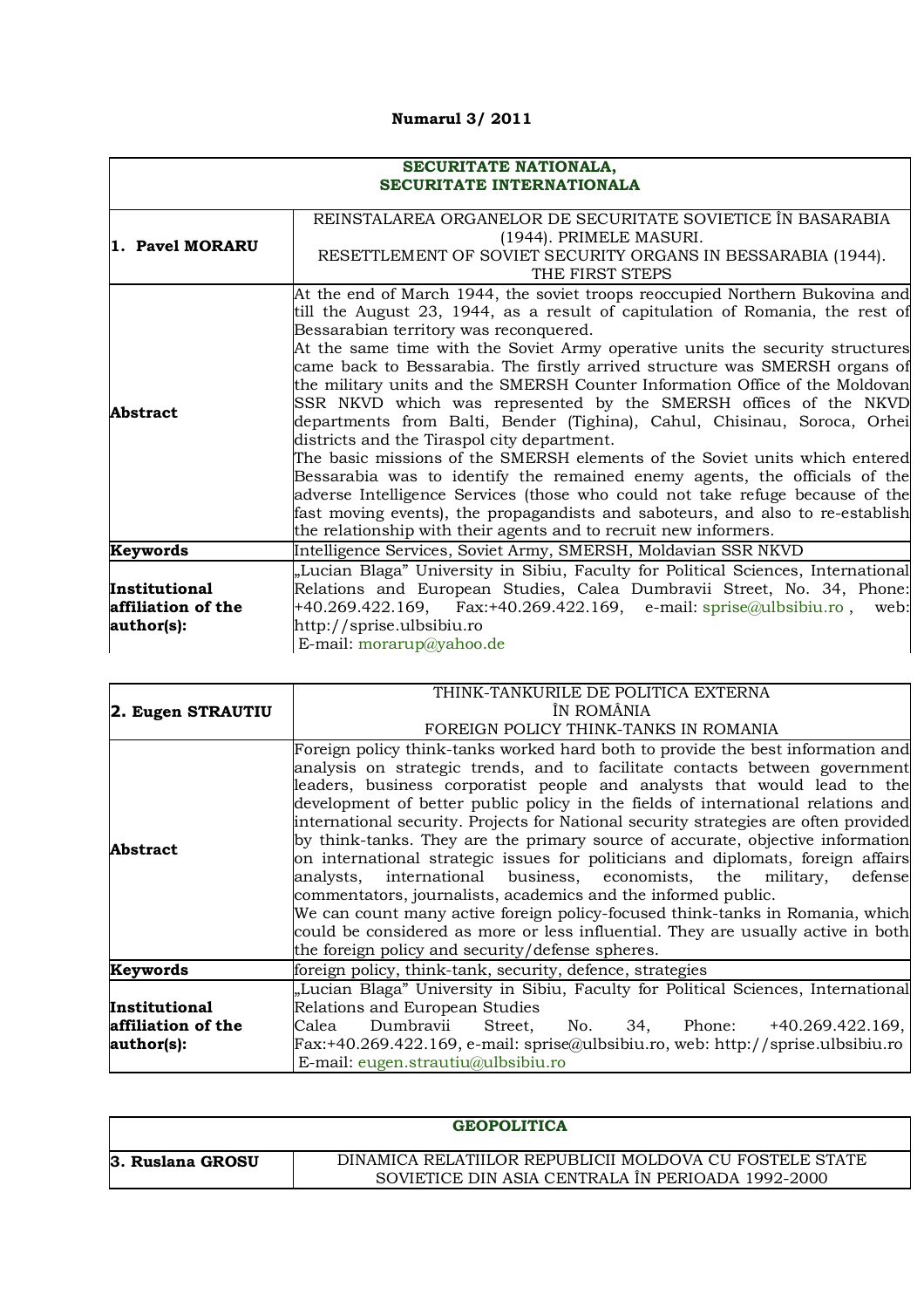|                                    | DYNAMICS OF REPUBLIC OF MOLDOVA RELATIONS WITH FORMER SOVIET<br>STATES OF CENTRAL ASIA IN THE PERIOD 1992-2000 |  |  |  |  |
|------------------------------------|----------------------------------------------------------------------------------------------------------------|--|--|--|--|
|                                    | After the fall of the Soviet Union, the Republic of Moldova and Central-Asian                                  |  |  |  |  |
| <b>Abstract</b>                    | region became a new geopolitical and geostrategic environment, characterized by                                |  |  |  |  |
|                                    | fundamental changes that have taken place in the world during the                                              |  |  |  |  |
|                                    | establishment of new system of international relations.                                                        |  |  |  |  |
|                                    | In this context, the Central-Asian republics play a key role and, having a                                     |  |  |  |  |
|                                    | common past, they presents an interest to the Republic of Moldova. Being at the                                |  |  |  |  |
|                                    | epicenter of instability, the dynamics of events in Central Asia reflects in a                                 |  |  |  |  |
|                                    | concentrated form and it will continue to reflect the situation at the global level.                           |  |  |  |  |
|                                    | Under these conditions, the well-defined national interests allow to choose a                                  |  |  |  |  |
|                                    | justified strategic perspective of the state development, as well as to develop the                            |  |  |  |  |
|                                    | bilateral relations between Moldova and these countries. Taking into                                           |  |  |  |  |
|                                    | consideration the regional characteristics, it may contribute to identify and                                  |  |  |  |  |
|                                    | implement in the best way the state resources to ensure the national interests.                                |  |  |  |  |
|                                    | The international experiences allows Moldova and Central Asian states to                                       |  |  |  |  |
|                                    | integrate successfully into the global community, providing majority of players in                             |  |  |  |  |
|                                    | the world the opportunity to take an universal, common type of relationship,                                   |  |  |  |  |
|                                    | and the establishment of the direct relations with these countries complies with                               |  |  |  |  |
|                                    | the principle of multi-vector foreign policy of Moldova.                                                       |  |  |  |  |
|                                    | Republic of Moldova, geopolitical and geostrategic environment, national                                       |  |  |  |  |
| Keywords                           | interests, multi-vector foreign policy                                                                         |  |  |  |  |
| Institutional                      | History, State and Law Institute of Moldavian Academy of Sciences, Chisinau,                                   |  |  |  |  |
| affiliation of the                 | Republic of Moldavia, Chisinau, 31 August 1989 Street, no. 82.                                                 |  |  |  |  |
| author(s):                         | E-mail: ruslanagrosu2001@yahoo.fr                                                                              |  |  |  |  |
|                                    |                                                                                                                |  |  |  |  |
|                                    |                                                                                                                |  |  |  |  |
|                                    | CONCEPTUL "SPATIU VITAL": FRIEDRICH RATZEL, KARL HAUSHOFER,                                                    |  |  |  |  |
|                                    | <b>ADOLF HITLER</b>                                                                                            |  |  |  |  |
| 4. Dorin-Demostene<br><b>IANCU</b> | THE CONCEPT OF "LIVING SPACE": FRIEDRICH RATZEL, KARL HAUSHOFER,<br><b>ADOLF HITLER</b>                        |  |  |  |  |
|                                    | The concept of "living space" was one of the most important of the Nazi period. It                             |  |  |  |  |
|                                    | was considered the main explication for Hitler starting the war. This concept                                  |  |  |  |  |
|                                    | was nevertheless not invented by the national-socialism. The first one who                                     |  |  |  |  |
|                                    | introduced it was Friedrich Ratzel, professor of Geography. His intentions was                                 |  |  |  |  |
|                                    | not to justify an agression, but to analize the differences between countries and                              |  |  |  |  |
|                                    | people. The next scientist that was interested in this concept was Karl                                        |  |  |  |  |
|                                    | Haushofer. Althought he was Rudolf Hess's teacher he did not want to agree                                     |  |  |  |  |
|                                    | with Hitler way of using this theory. Because of that he became indesirable for                                |  |  |  |  |
|                                    | the Nazi and ended up hanging himself. The Führer was the one to use the living                                |  |  |  |  |
|                                    | space theory towards Eastern countries in order to explain the begining of World                               |  |  |  |  |
|                                    | War II. Nevertheless there is a big difference between Ratzel and Haushofer on                                 |  |  |  |  |
|                                    | one hand and Hitler on the other. The professors wrote studies based on their                                  |  |  |  |  |
| Abstract                           | researches unlike Hitler who wanted to leave the impression that his way of                                    |  |  |  |  |
|                                    | thinking was scientifically sustained.                                                                         |  |  |  |  |
| Keywords                           | living space; foreign policy; Nazi Germany; Friedrich Ratzel, Karl Haushofer,                                  |  |  |  |  |
|                                    | Adolf Hitler                                                                                                   |  |  |  |  |
| Institutional                      | "Nicolae Iorga" Institute of History, Bulevardul Aviatorilor, nr.1, sector<br>1,                               |  |  |  |  |
| affiliation of the                 | Bucharest, Romania, telephone no. 021 212 53 37, fax 021 311 03 71,                                            |  |  |  |  |
| author(s):                         | http://www.iini.ro/<br>E-mail: dorin.iancu84@gmail.com                                                         |  |  |  |  |

|                                            | <b>STIINTE MILITARE</b>                                                                             |
|--------------------------------------------|-----------------------------------------------------------------------------------------------------|
| 5. Nicoleta Anne-<br><b>Marie MUNTEANU</b> | COMUNICARE ORGANIZATIONALA.<br>STUDIU DE CAZ: ORGANIZATIA MILITARA<br>ORGANIZATIONAL COMMUNICATION. |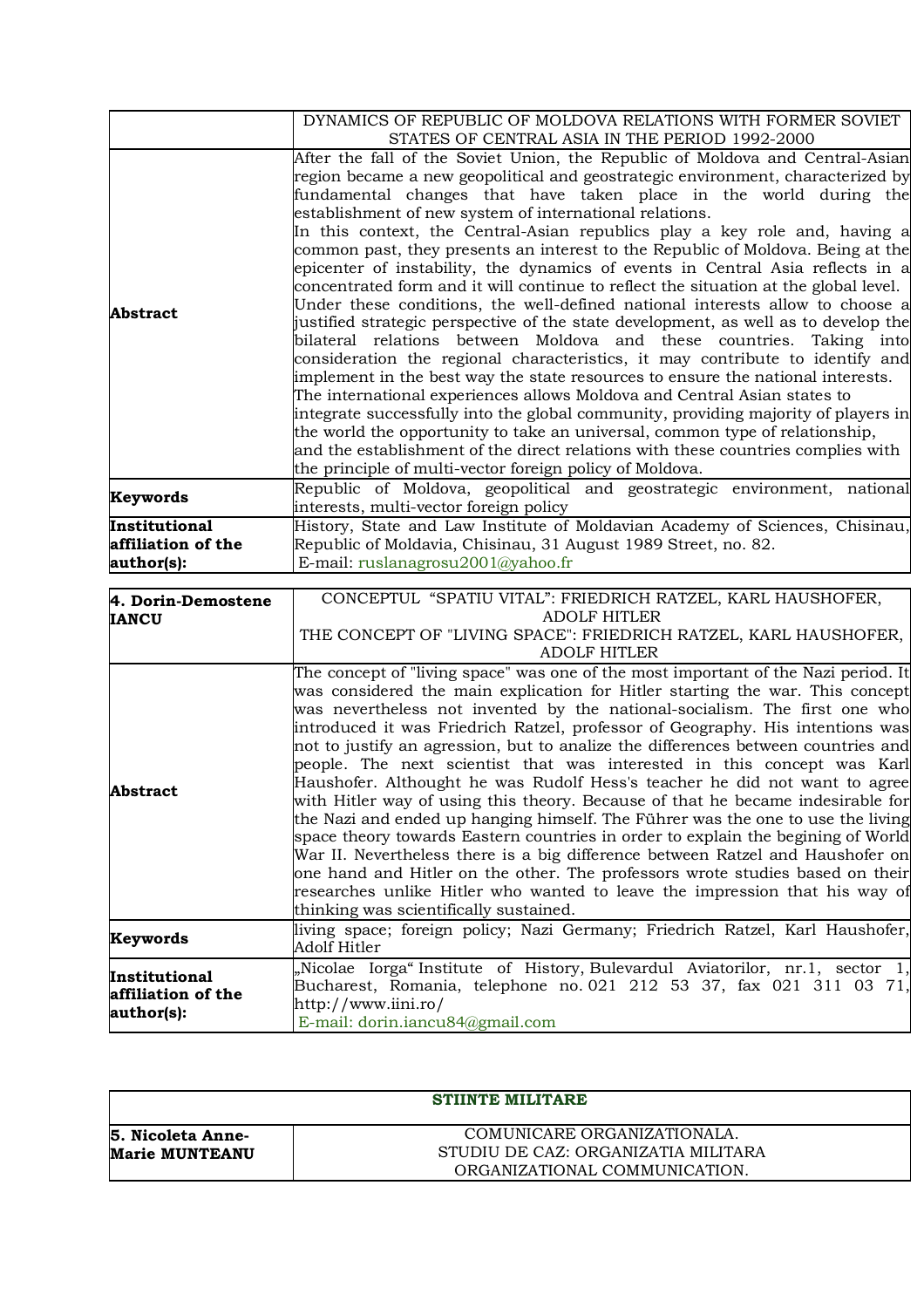|                                                   | CASE STUDY: THE MILITARY ORGANIZATION                                                                                                                                                                                                                                                                                                                                                                                                                                                                                                                                                                                                                                                                                                                                                                                                                                                                                                 |  |  |  |  |  |
|---------------------------------------------------|---------------------------------------------------------------------------------------------------------------------------------------------------------------------------------------------------------------------------------------------------------------------------------------------------------------------------------------------------------------------------------------------------------------------------------------------------------------------------------------------------------------------------------------------------------------------------------------------------------------------------------------------------------------------------------------------------------------------------------------------------------------------------------------------------------------------------------------------------------------------------------------------------------------------------------------|--|--|--|--|--|
| <b>Abstract</b>                                   | The key element in the normal function of every military or civil organization is<br>represented by communication, especially that the productive communication<br>assumed a vital role in every aspect of social life. The specific of military medium<br>request special approaches, in order to achieve an efficient communication<br>process inside the organization.<br>Military organization is a specific social entity, deliberately established a<br>sufficient number of individuals who own statutes and meet the defined roles,<br>aimed at achieving orderly purpose it was created, that of national defense.<br>Definition analysis offers several things to note, that we will analyze.<br>Our research aims to determine the communicative characteristics of military<br>environment, so as to determine the elements which contribute to a process of<br>effective communication within the military organization. |  |  |  |  |  |
| Keywords                                          | organization, communication, military environment                                                                                                                                                                                                                                                                                                                                                                                                                                                                                                                                                                                                                                                                                                                                                                                                                                                                                     |  |  |  |  |  |
| Institutional<br>affiliation of the<br>author(s): | "Lucian Blaga" University in Sibiu, Faculty for Political Sciences, International<br>Relations and European Studies<br>Dumbravii<br>Street, No. 34, Phone: +40.269.422.169,<br>Calea<br>$Fx: +40.269.422.169, e-mail: sprise@ulbsibiu-ro, web: http://sprise.ulbsibiu-ro$<br>E-mail: nicoleta.munteanu@ulbsibiu.ro                                                                                                                                                                                                                                                                                                                                                                                                                                                                                                                                                                                                                    |  |  |  |  |  |
|                                                   | DISCIPLINA MILITARA – REZULTAT AL LEGALITATII ACTIUNILOR MILITARE                                                                                                                                                                                                                                                                                                                                                                                                                                                                                                                                                                                                                                                                                                                                                                                                                                                                     |  |  |  |  |  |

| 6. Bogdan ZOTOI    | DISCIPLINA MILITARA – REZULTAT AL LEGALITATII ACTIUNILOR MILITARE                 |  |  |  |  |
|--------------------|-----------------------------------------------------------------------------------|--|--|--|--|
|                    | THE MILITARY DISCIPLINE – RESULT OF THE MILITARY ACTIONS'                         |  |  |  |  |
|                    | LAWFULLNESS                                                                       |  |  |  |  |
|                    | Military discipline represents a value necessary for an army to operate under     |  |  |  |  |
|                    | optimal conditions, grounded on complying with specific rules codified in written |  |  |  |  |
|                    | commands. For an army, in state subject to the rule of law, the discipline        |  |  |  |  |
|                    | involves two dimensions: legal and moral, the latter being deemed thorough the    |  |  |  |  |
|                    | demeanor against any deviation from military norms and rules. Based on the        |  |  |  |  |
| Abstract           | principle that each disciplinary offence generates insecurity, it is normal that, |  |  |  |  |
|                    | once acknowledged the danger it represents to be immediately sanctioned and,      |  |  |  |  |
|                    | therewith, to also be incriminated the deeds of militaries both on the side prior |  |  |  |  |
|                    | to instigation and on the side subsequent to encouragement. The commander,        |  |  |  |  |
|                    | regardless of its level of command, has a significant role in generating,         |  |  |  |  |
|                    | maintaining and strengthening the discipline within military structures.          |  |  |  |  |
| Keywords           | military discipline, military rules, disciplinary offence                         |  |  |  |  |
| Institutional      | National Defense University "Carol I", The Joint Operations, Strategic Studies    |  |  |  |  |
| affiliation of the | and Security Department, 68-72 Panduri street, 5th sector, Bucharest.             |  |  |  |  |
| author(s):         | E-mail: zotoi_b@yahoo.co.uk                                                       |  |  |  |  |

| <b>STIINTE POLITICE</b>             |                                                                                                                                                                                                                                                                                                                                                                                                                                                                                                                                                                                                     |  |  |  |  |
|-------------------------------------|-----------------------------------------------------------------------------------------------------------------------------------------------------------------------------------------------------------------------------------------------------------------------------------------------------------------------------------------------------------------------------------------------------------------------------------------------------------------------------------------------------------------------------------------------------------------------------------------------------|--|--|--|--|
| 7. Sabina-Adina LUCA                | TINERII SI RELIGIA CA ELEMENT AL MODELULUI IDENTITAR SI RESORT AL<br>SECURITATII UMANE<br>YOUNG PEOPLE AND RELIGION AS PART OF IDENTITY MODEL AND HUMAN<br><b>SECURITY RESORT</b>                                                                                                                                                                                                                                                                                                                                                                                                                   |  |  |  |  |
| Abstract                            | Religion is one of the most important elements of the socio-cultural identity. We<br>tried, in this study, to show which are major changes regarding attitudes of the<br>young people in Romania toward religion and church. We used primary data,<br>from surveys, in-depth interviews and group interviews. One of the conclusions<br>was that the young people are not sufficiently attached by the religious values.<br>Their behaviour does not demonstrate a deep attachment and there are many<br>differences between the young people and the old people, regarding religious<br>behaviour. |  |  |  |  |
| Keywords                            | socio-cultural identity, young people, values, religion, Romania                                                                                                                                                                                                                                                                                                                                                                                                                                                                                                                                    |  |  |  |  |
| Institutional<br>affiliation of the | "Lucian Blaga" University in Sibiu, Faculty for Political Sciences, International<br>Relations and European Studies                                                                                                                                                                                                                                                                                                                                                                                                                                                                                 |  |  |  |  |
| author(s):                          | Dumbravii<br>34,<br>$+40.269.422.169,$<br>Calea<br>Street,<br>No.<br>Phone:                                                                                                                                                                                                                                                                                                                                                                                                                                                                                                                         |  |  |  |  |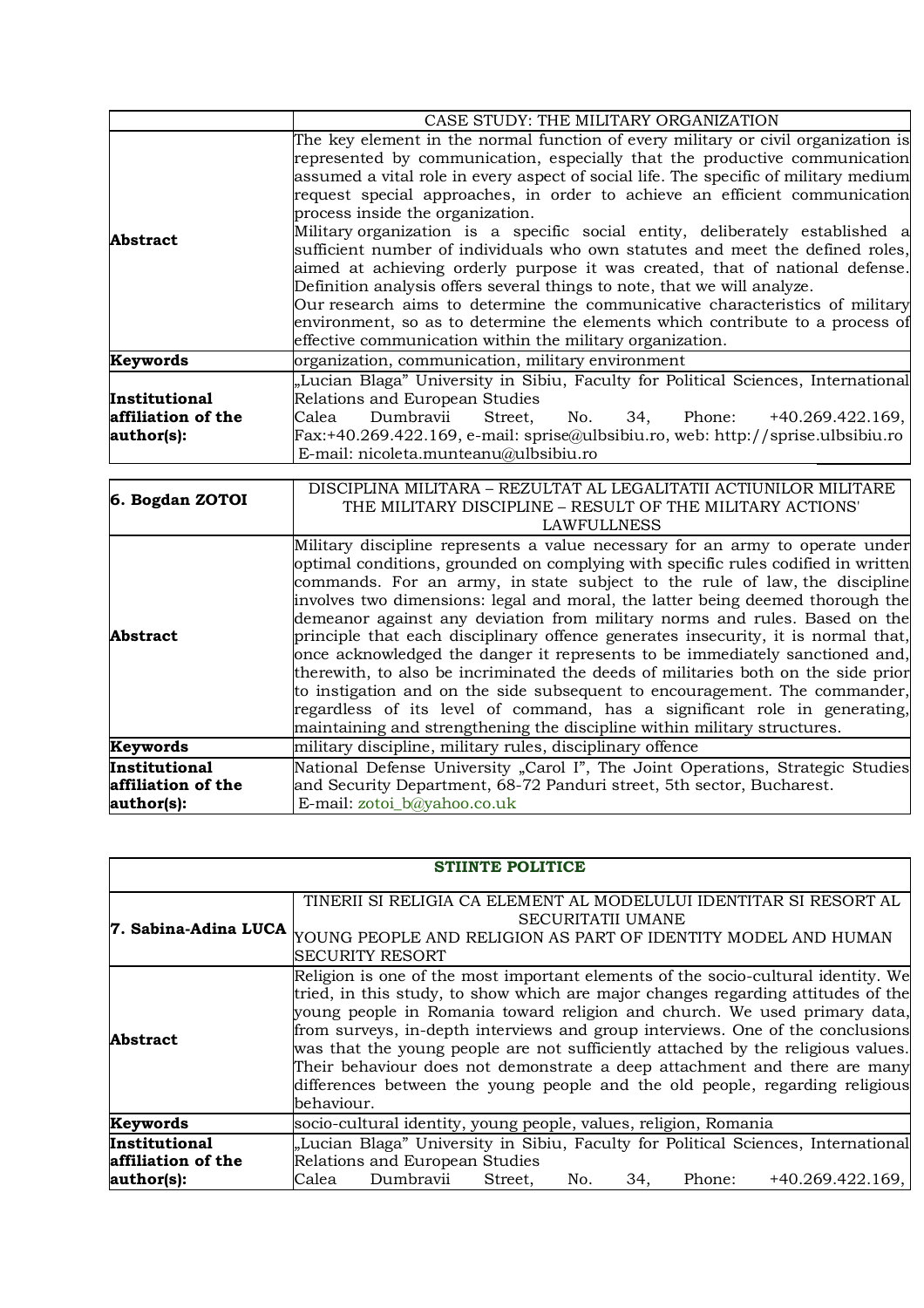|                                                          | <b>RECENZII</b>                                                                                                                                                                                                                                                                                                         |
|----------------------------------------------------------|-------------------------------------------------------------------------------------------------------------------------------------------------------------------------------------------------------------------------------------------------------------------------------------------------------------------------|
| $ 10.$ Bogdan<br><b>GEORGHITA</b>                        | EUGEN STRAUTIU (COORD.), POLITICI SI PROGRAME DE MEDIU ÎN ROMÂNIA SI<br>ÎN LUME, SIBIU, EDITURA UNIVERSITA?II "LUCIAN BLAGA", 2011                                                                                                                                                                                      |
| <b>Institutional</b><br>affiliation of the<br>author(s): | "Lucian Blaga" University in Sibiu, Faculty for Political Sciences, International<br>Relations and European Studies<br>Dumbravii Street, No. 34, Phone: +40.269.422.169,<br>Calea<br>$\text{Fax:}+40.269.422.169$ , e-mail: sprise@ulbsibiu.ro, web: http://sprise.ulbsibiu.ro<br>E-mail: bogdan.gheorghita@ulbsibiu.ro |
| 11. Florica VASILIU                                      | SABINA-ADINA LUCA (COORD.), ALEGERI, ALEGATORI SI ALESI ÎN ROMÂNIA                                                                                                                                                                                                                                                      |